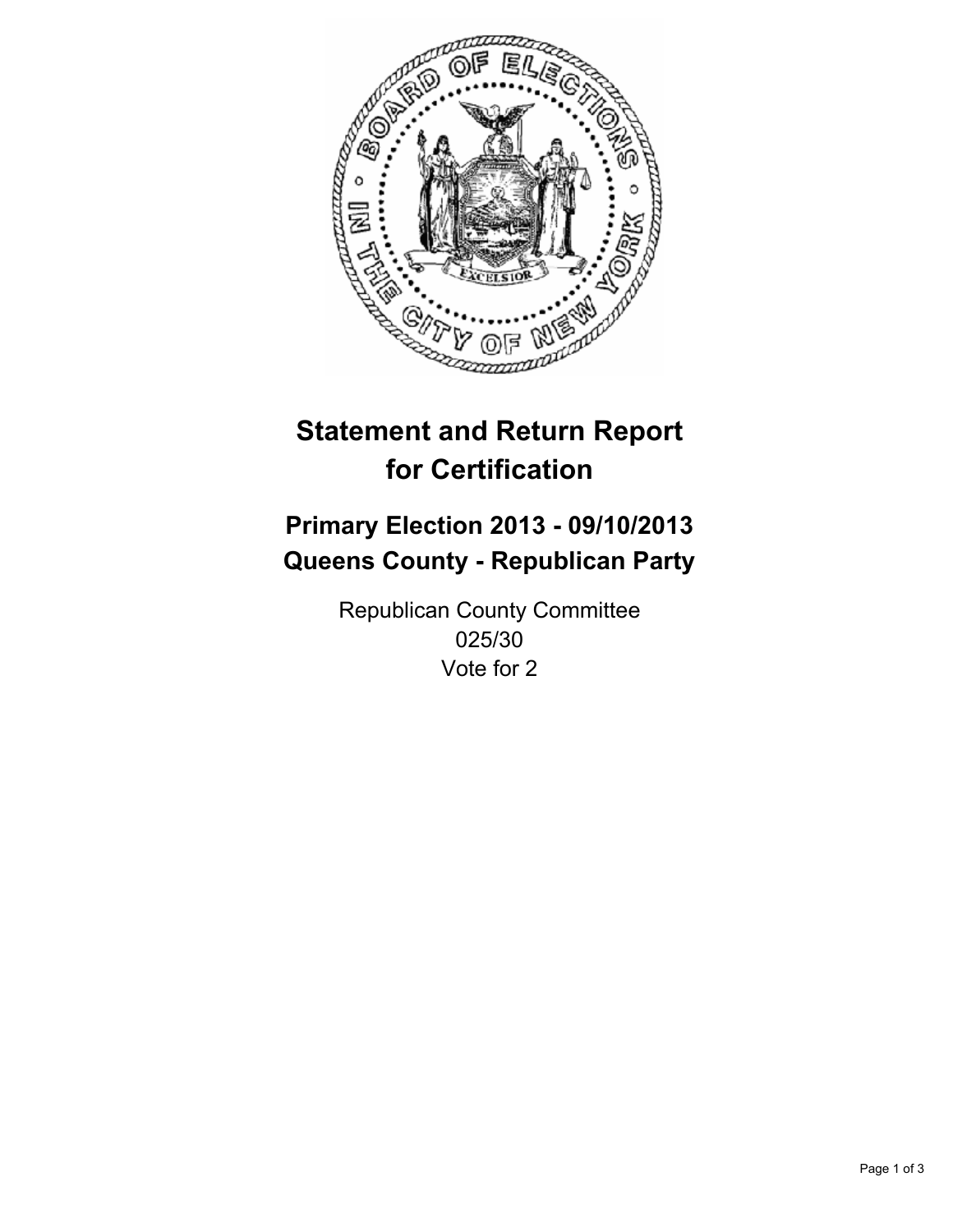

## **Assembly District 30**

| <b>EMERGENCY</b>            |          |
|-----------------------------|----------|
| ABSENTEE/MILITARY           | 2        |
| <b>FEDERAL</b>              | 0        |
| SPECIAL PRESIDENTIAL        | $\Omega$ |
| AFFIDAVIT                   | $\Omega$ |
| <b>GLADYS SALAVA</b>        | 13       |
| <b>JOSEPH J. ABRAMAITIS</b> | 24       |
| <b>JULIE A. ABRAMAITIS</b>  | 6        |
| <b>Total Votes</b>          | 43       |